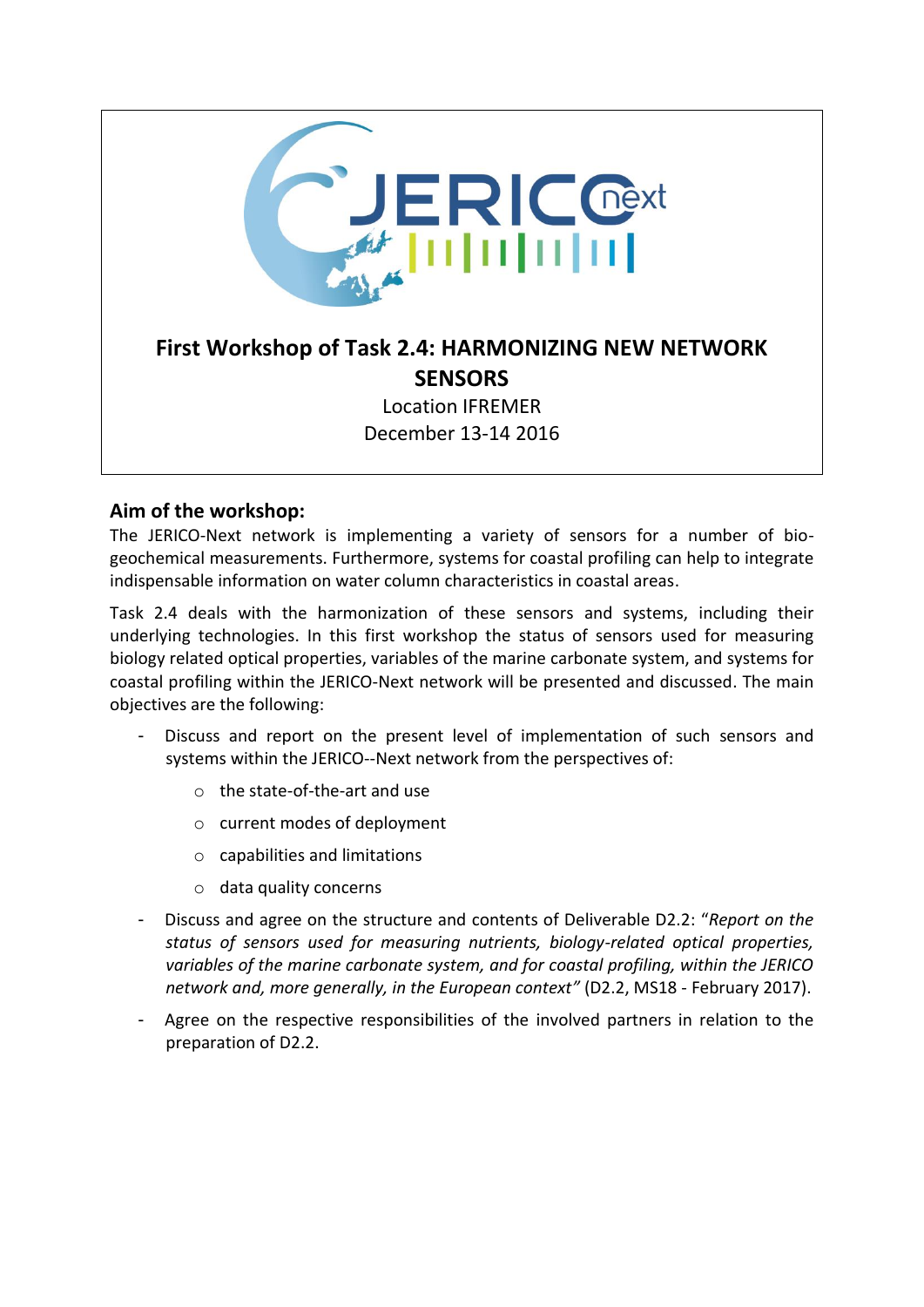# **Expected participants**

| <b>Name</b>                   | Organization     |
|-------------------------------|------------------|
| Rajesh Nair                   | <b>OGS</b>       |
| Wilhelm Petersen              | <b>HZG</b>       |
| Klas Möller                   |                  |
| Jukka Seppälä                 | <b>SYKE</b>      |
| <b>Anna Willstrand Wranne</b> | <b>SHMI</b>      |
| Kai Sørensen                  | <b>NIVA</b>      |
| Emanuele Reggiani             |                  |
| <b>Manolis Ntoumas</b>        | <b>HCMR</b>      |
| Carolina Cantoni              | <b>CNR-ISMAR</b> |
| Stefania Sparnocchia          |                  |
| Sylvie Pichereau              | <b>IFREMER</b>   |
| Ingrid Puillat                |                  |
| Laurent Delauney              |                  |
| <b>Pascal Lazure</b>          |                  |
| Louis Marie                   |                  |
| <b>Patrick Farcy</b>          |                  |
| Loïc Quéméner                 |                  |
| <b>Felipe Artigas</b>         | <b>CNRS</b>      |
| <b>Henning Wehde</b>          | <b>IMR</b>       |
| Jean Michel Grisoni           | OOV              |
| <b>Hausot Andreas</b>         | <b>FLUIDION</b>  |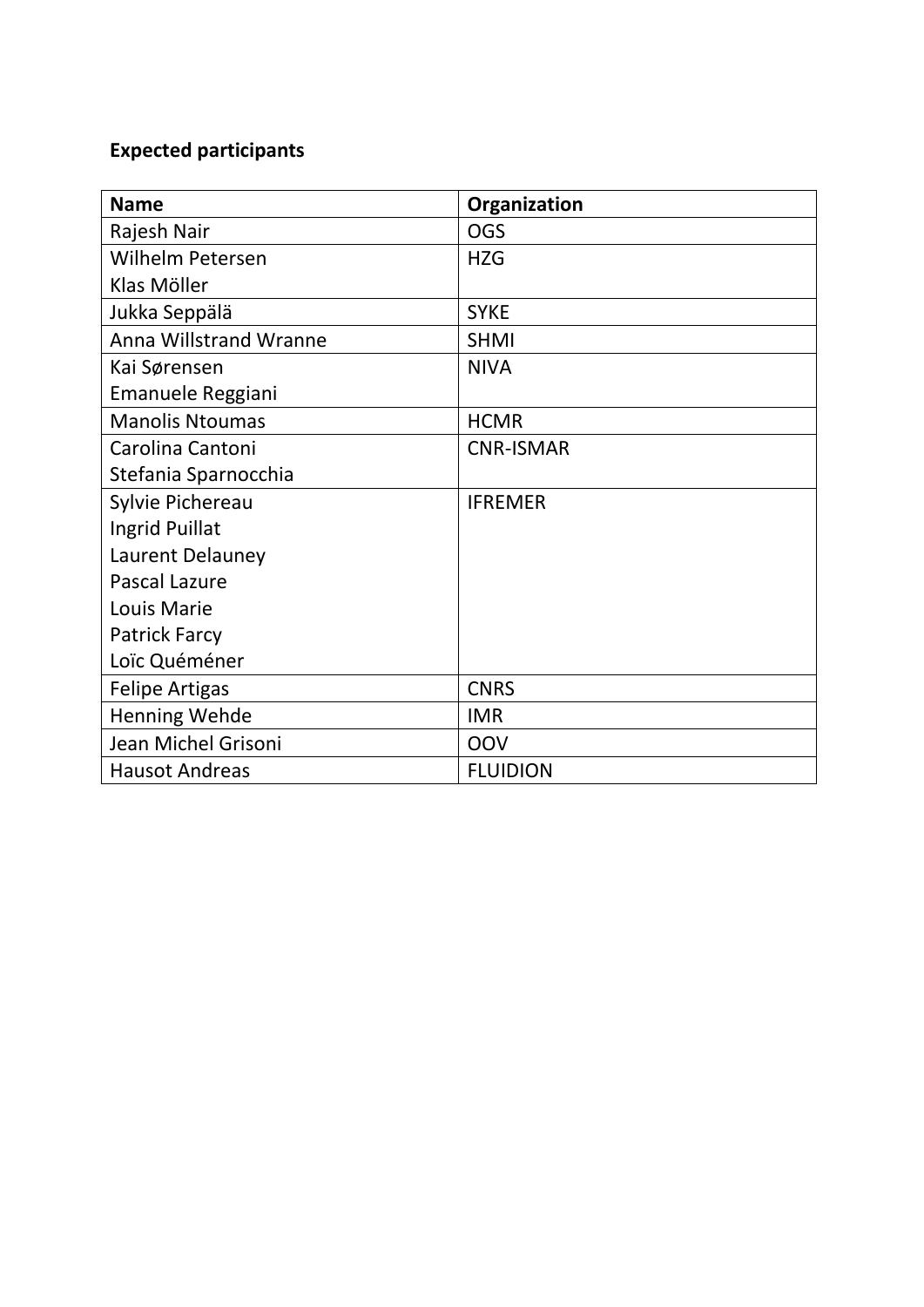# **Tuesday afternoon December 13, 2016**

## **Workshop on Subtask 2.4.3: Sensors for Parameters of the Marine Carbonate System (lead NIVA)**

| From - to   | <b>Title</b>                                                         |
|-------------|----------------------------------------------------------------------|
| 14:00-14:15 | Quick overview of activities in JERICO-Next WP2, including relevant  |
|             | deliverables (Rajesh Nair OGS)                                       |
| 14:15-14:30 | Task 2.4 Objectives and outcomes (Wilhelm Petersen HZG)              |
| 14:30-14:50 | Continuous pH and pCO2 measurements in Utö observatory, Baltic       |
|             | Sea (Jukka Seppälä, SYKE, FMI)                                       |
| 14:50-15:10 | Experiences and tests with the CONTROS Hydro-FIA TA analyzer for     |
|             | total alkalinity in seawater (Wilhelm Petersen HZG)                  |
| 15:10-15:30 | Underway CO2 system monitoring at SMHI (Anna Willstrand Wranne,      |
|             | SHMI)                                                                |
| 15:30-16:00 | <b>Coffee Break</b>                                                  |
| 16:00-16:20 | Underway measurements with the pCO2 sensor from Franatech (Kai       |
|             | Sørensen, NIVA, tbd)                                                 |
| 16:20-16:40 | Combined UV VIS spectrophotometry in situ: challenges behind direct  |
|             | carbonate system determination in situ" (Emanuele Reggiani, NIVA)    |
| 16:40-17:00 | Continuous pCO2 measurements from the Paloma platform in the         |
|             | Northern Adriatic Sea (Carolina Cantoni, CNR)                        |
| 17:00-17:20 | Combined electrode and spectrophotometric technology for pH          |
|             | determination (Hausot Andreas, FLUIDION)                             |
| 17:20-18:00 | Discussion on D2.2., decisions, formation of working groups and next |
|             | steps (all)                                                          |
| 18:00-18:20 | Discussion on issues of Task 3.5: Combined Sensors for the Carbonate |
|             | System (Emanuele Reggiani, NIVA; Laurent Delauney, IFREMER)          |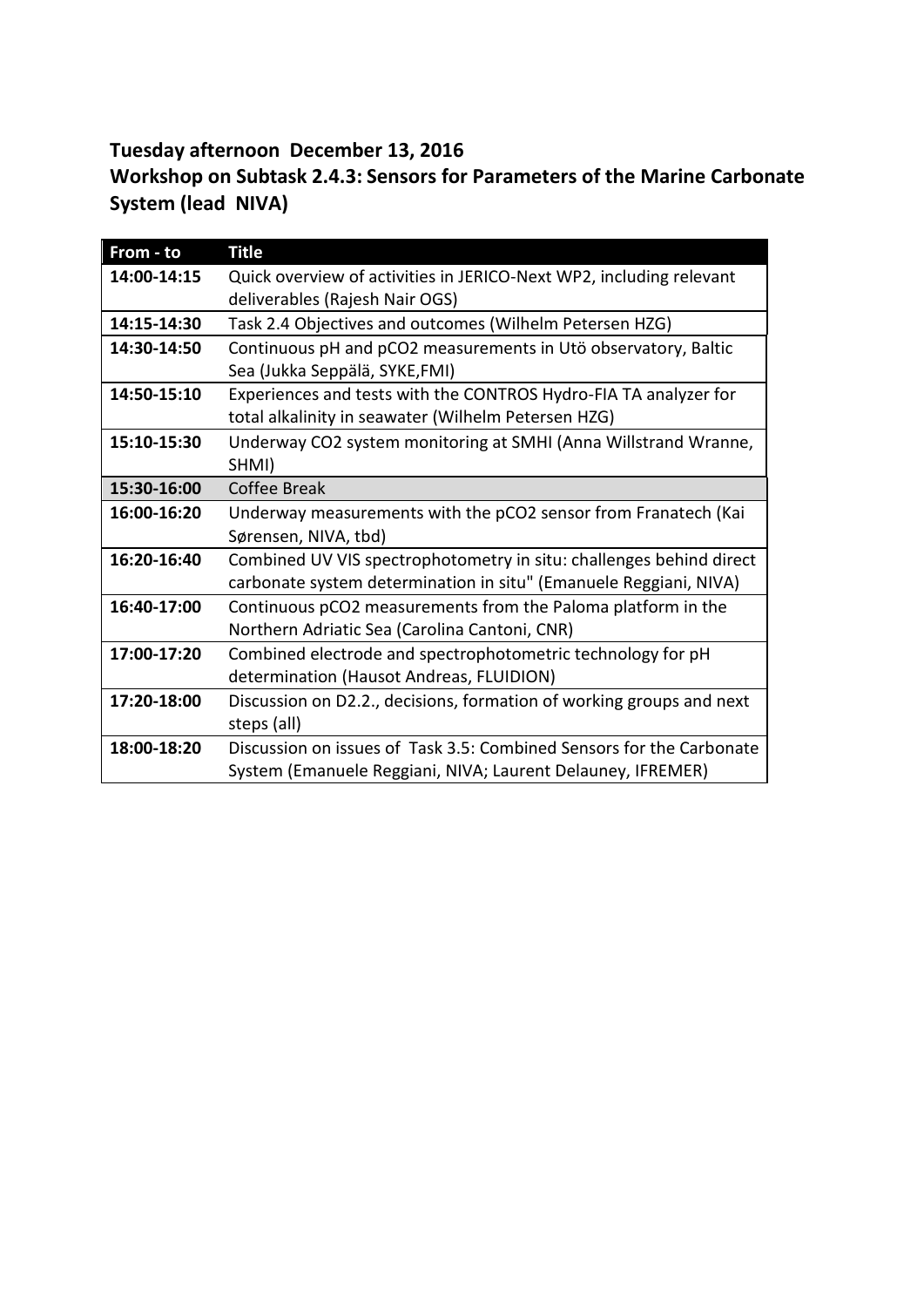# **Wednesday morning December 14, 2016**

**Workshop on Subtask 2.4.2: Optical Sensors for Biological Parameters (lead SYKE)**

| From - to      | <b>Title</b>                                                         |
|----------------|----------------------------------------------------------------------|
| $9:00 - 9:15$  | Quick overview of activities in JERICO--Next WP2, including relevant |
|                | deliverables (Rajesh Nair OGS)                                       |
| $9:15 - 9:30$  | Task 2.4 Objectives and outcomes (Wilhelm Petersen HZG)              |
| $9:30 - 9:50$  | Overview and outcomes of the workshops in Wimereux and               |
|                | Gothenburg (Jukka Seppälä, SYKE)                                     |
| $9:50 - 10:10$ | Towards Deliverable 2.2.: T2.4.2 Content and responsibilities of     |
|                | partners (Jukka Seppälä, SYKE)                                       |
| 10:10-10:20    | Scanning flow cytometers (Felipe Artigas, CNRS)                      |
| 10:20-10:30    | Imaging flow systems (Laurent Delauney, IFREMER)                     |
| 10:30-11:00    | Coffee break                                                         |
| 11:00-11:10    | LED fluorometers (Jukka Seppälä, SYKE)                               |
| 11:10-11:20    | Spectral fluorescence (Felipe Artigas, CNRS)                         |
| 11:20-11:30    | Spectral absorption (Klas Möller, HZG)                               |
| 11:30-11:40    | Spectral reflectance (Kai Sørensen, NIVA / Jukka Seppälä, SYKE, tbd) |
| 11:40-11:50    | Fluorescence induction (tbd)                                         |
| 11:50-12:00    | Turbidity (Kai Sørensen, NIVA)                                       |
| 12:00-12:45    | Discussion on D2.2, decisions, formation of working groups and next  |
|                | steps, other items                                                   |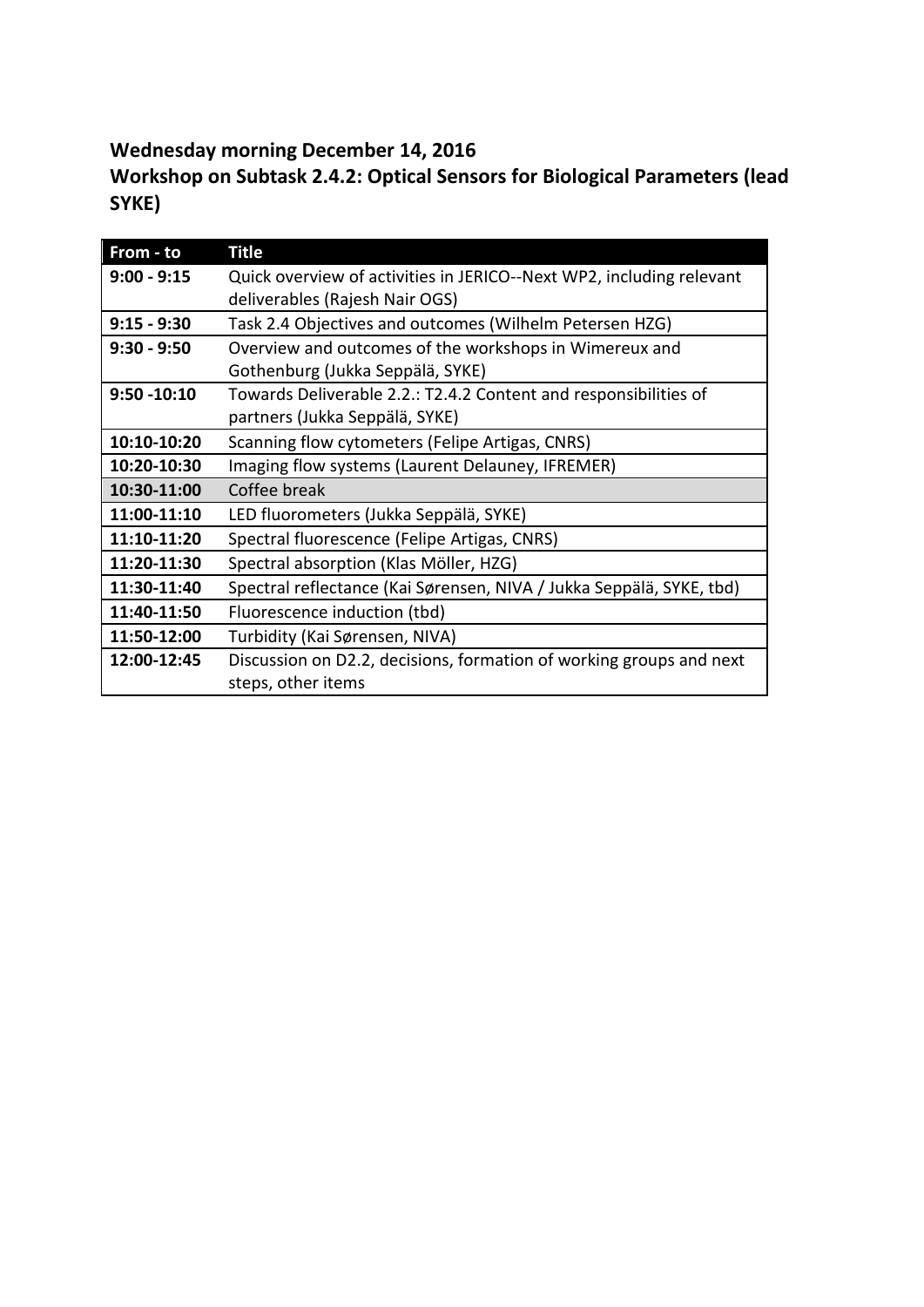**Wednesday afternoon December 14, 2016**

**Workshop on Subtask 2.4.4: Sensor Systems for Coastal Profiling (lead CNR-ISMAR)**

| From - to                                                             | Title                                                               |  |
|-----------------------------------------------------------------------|---------------------------------------------------------------------|--|
| 14:00-14:10                                                           | Task 2.4 objectives and outcomes (W. Petersen HZG)                  |  |
| <b>PART I - Coastal profiling systems (floats and fixed stations)</b> |                                                                     |  |
| 14:10-14:30                                                           | Mastodon system (Pascal Lazure, IFREMER)                            |  |
| 14:30-14:50                                                           | JELAB: JERICO Extended Lagrangian Bio-Geo-profilers (Manolis        |  |
|                                                                       | Ntoumas, HCMR)                                                      |  |
| 14:50-15:10                                                           | YOYO trawl-secured profiling system (Henning Wehde, IMR)            |  |
| 15:10-15:30                                                           | Coastal Profiling floats feedback (Louis Marie, IFREMER)            |  |
| 15:30-16:00                                                           | Coffee Break                                                        |  |
| 16:00-16:20                                                           | EOL Profiling buoy (Jean Michel Grisoni, OOV)                       |  |
| <b>PART II - Fishing vessel-based systems</b>                         |                                                                     |  |
| 16:20 - 16:40                                                         | Fishing vessel based systems (RECOPESCA) (Loïc Quéméner, IFREMER)   |  |
| 16:40-17:00                                                           | The Fishery and Oceanography Observing System (FOOS) (Stefania      |  |
|                                                                       | Sparnocchia, CNR-ISMAR)                                             |  |
| <b>PART III - Discussion</b>                                          |                                                                     |  |
| 17:00-17:30                                                           | Discussion on D2.2, decisions, formation of working groups and next |  |
|                                                                       | steps other items                                                   |  |